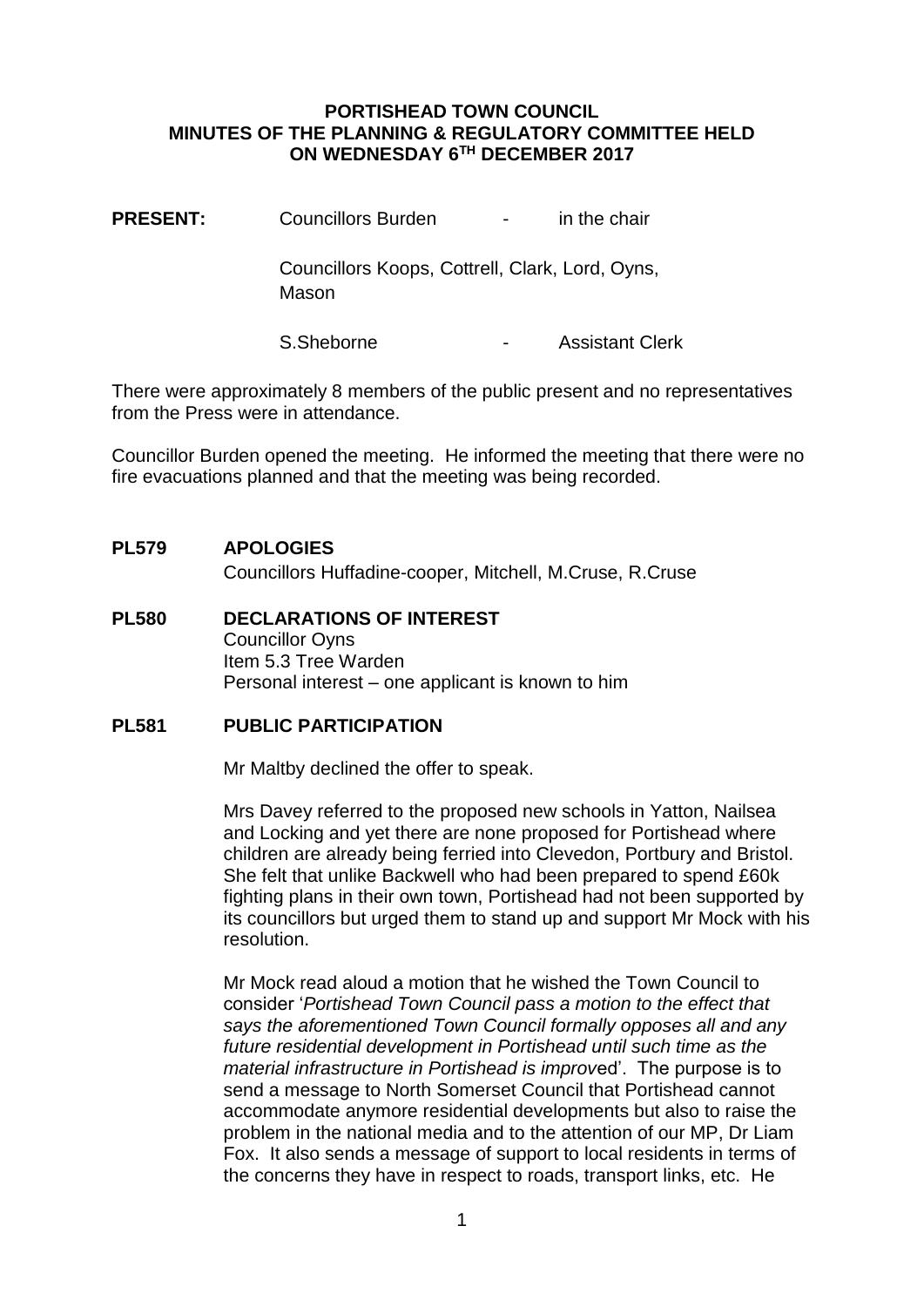believed that the only infrastructure change in Portishead that has taken place is that of Cabstand and the half way road crossing on Wyndham Way by the Old Mill.

Mr Hardman spoke of the overdevelopment and neglect of infrastructure in the town. He referred to the lack of school provision in Portishead and yet money could be found for such a provision in Yatton.

Mr Hardman referred to the formal request made by Mr Mock in respect to passing a resolution in terms of the Town's infrastructure at the last Town Council meeting. He asked if it was the intention of the Town Council to ignore Mr Mock's request?

Mr Hardman questioned whether there was any point in having a Planning & Regulatory committee? Portishead Town Council has given its objection in respect to several planning applications and yet North Somerset Council has still given consent.

These Minutes summarise what was said during public participation and were views expressed by the speaker not the Town Council.

*Assistant Clerk note: Councillor Clark wished for it to be noted that Mr Mock, who had raised issues during public participation, had just left the building and did not have the courtesy to wait to hear a response to his request.*

# **PL582 SECTION 1 – TO BE CONSIDERED BY THE PLANNING & REGULATORY COMMITTEE**

# **PLANNING APPLICATIONS**

# **17/P/2575/F PUZZLEWOOD, WOODLAND ROAD, PORTISHEAD, BS20 7HF**

Erection of a rear single storey extension, removal of roof and creation of new first floor, garage extension to form additional living accommodation, over cladding of existing building

The meeting viewed the location plan and comment from the neighbour.

# **RESOLVED THAT**

No objection

A vote was taken with a majority in favour.

#### **17/P/2583/LB FLAT 1, 182 HIGH STREET, PORTISHEAD, BS20 6QL**

Listed building consent for internal and external works to the existing attached garage. Internal works to include the installation of a floor and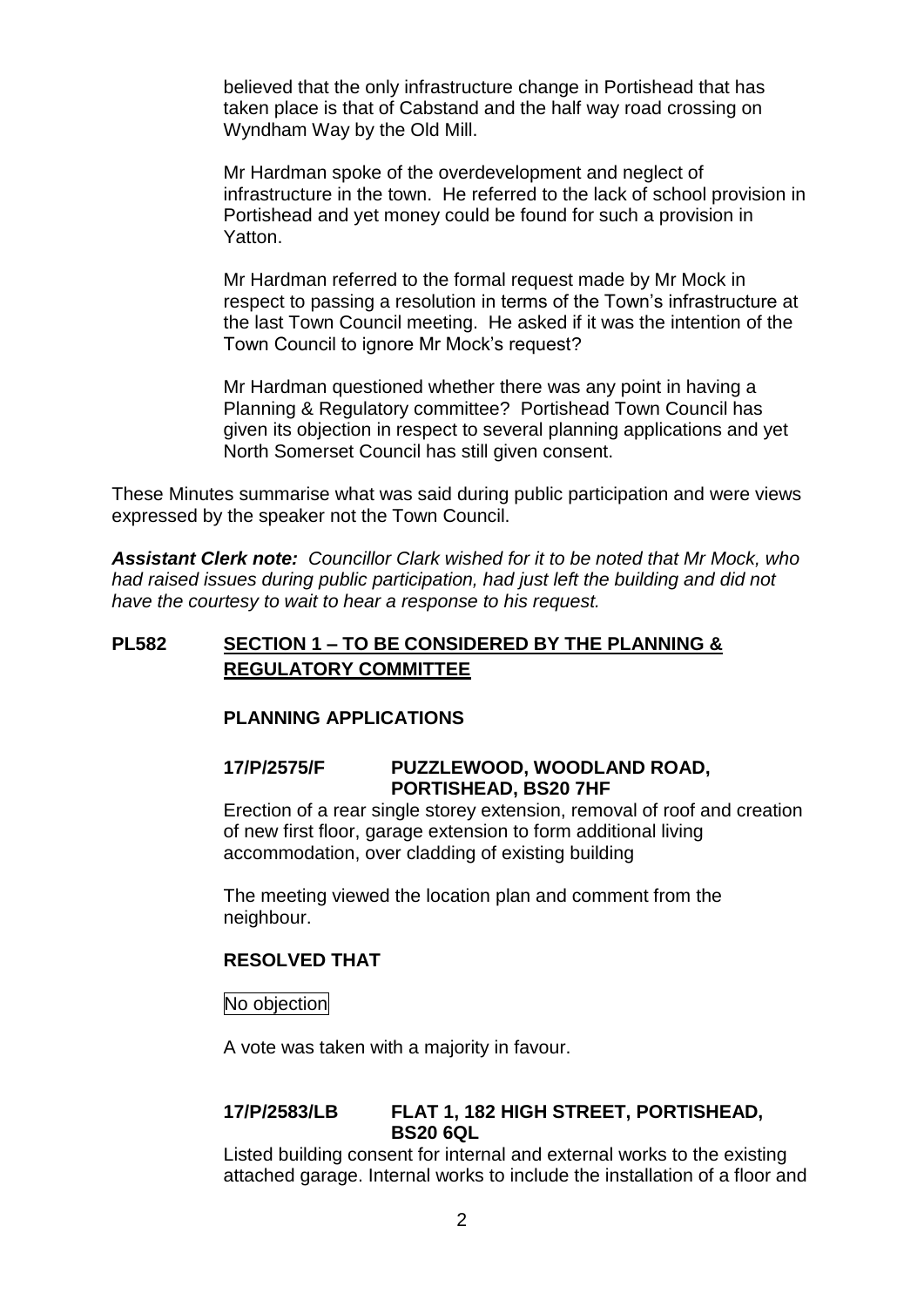staircase to create a first floor level to be used for storage. External works to include 2no. roof lights to the front elevation

# **RESOLVED THAT**

No objection subject to a condition being applied to prevent the development being used as a separate dwelling without planning consent.

A vote was taken with a majority in favour.

# **PL583 SECTION 2 – PLANNING MATTERS (RECOMMENDATIONS TO TOWN COUNCIL)**

# **5. OTHER PLANNING MATTERS**

### **5.1 LATE PLANNING APPLICATIONS & CONSULTATIONS**

**17/P/5010/FUH 119 NORE ROAD, PORTISHEAD** Erection of a single storey glass room to front of dwelling

#### **RECOMMENDATION**

Portishead Town Council responds – no objection.

**17/P/5016/FUH 25 NORE ROAD, PORTISHEAD** Conversion of garage to study/hobby room & erection of detached double garage

#### **RECOMMENDATION**

Portishead Town Council responds – no objection.

#### **17/P/5026/NMA 26 SPRINGFIELD ROAD, PORTISHEAD**

Non-material amendment to application 17/P/2220/F (Erection of a two storey rear extension) to change approved render finish to mixed red bricks

#### **RECOMMENDATION**

Portishead Town Council responds – no objection.

# **17/P/5030/FUH 5 DUNLIN DRIVE, PORTISHEAD**

Ground floor extension of kitchen and bathroom

#### **RECOMMENDATION**

Portishead Town Council responds – no objection subject to no valid objections from neighbours.

# **17/P/5053/MMA 17 ADMIRALS WALK, PORTISHEAD**

Minor material amendment to permission 17/P/1341/F (Proposed conservatory with application of render to part of the flank and front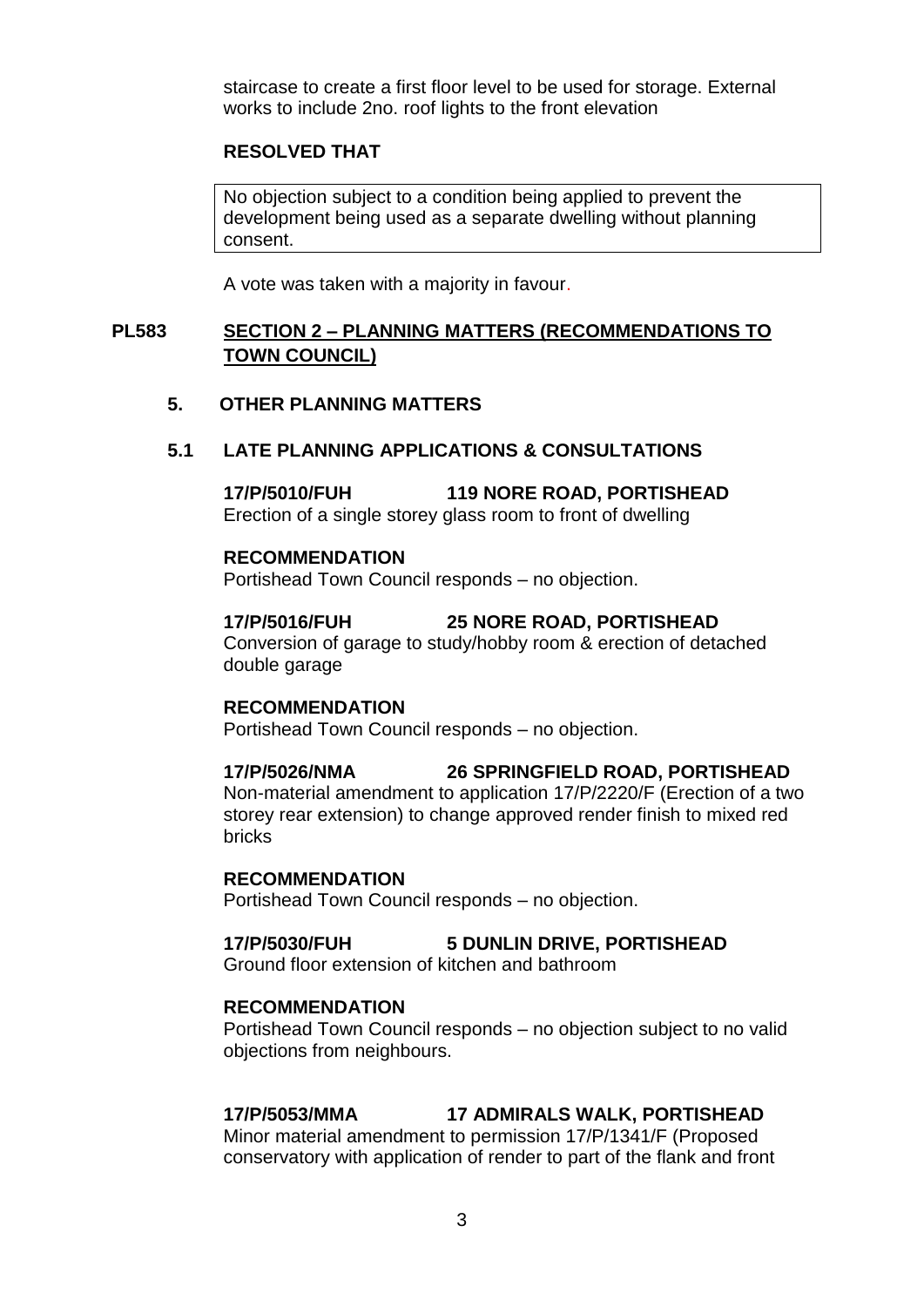walls to match existing) to allow change in conservatory roof design from hipped to gable fronted

#### **RECOMMENDATION**

Portishead Town Council responds – no objection subject to no valid objections from neighbours.

### **17/P/5038/FUH 1 BEACHCLIFF, BEACH ROAD WEST, PORTISHEAD**

Proposed single storey extension and enlarged rear balcony.

#### **RECOMMENDATION**

Portishead Town Council responds – no objection subject to no valid objections from neighbours.

#### **17/P/5037/FUL LAND ADJACENT TO 73 WETLANDS LANE, PORTISHEAD**

Erection of 4no. semi detached dwellings

The meeting viewed various plans and noted the objections on line.

#### **RECOMMENDATION**

Portishead Town Council responds – objects on the grounds of cramped overdevelopment, loss of parking to No. 43, speed of traffic on the road at this point and out of keeping with the street scene. Portishead Town Council also requests that the relevant Ward District Councillor (Councillor Burden) calls the application to North Somerset Council's Planning & Regulatory committee if it is recommended for approval.

# **17/P/5035/FUH 61A HERON GARDENS, PORTISHEAD**

Single storey rear extension and first floor extension over attached enlarged garage.

The meeting discussed that a party wall agreement was not relevant to planning permission. It also noted the online comments (9 from the same person) and a letter received by the Town Council office from Sean Westbrook and Jane Dorney.

*Assistant Clerk note: Councillor Clark leaves the meeting at 8.03pm to speak with a member of the public and returns at 8.04pm.*

#### **RECOMMENDATION**

Portishead Town Council responds – Notes the neighbours concern but awaits a decision by the Town Council on 13/12/17.

#### **17/P/5112/FUH 224 DOWN ROAD, PORTISHEAD, BS20 8DG**

Single storey side extension and infill below roof canopy to create front porch.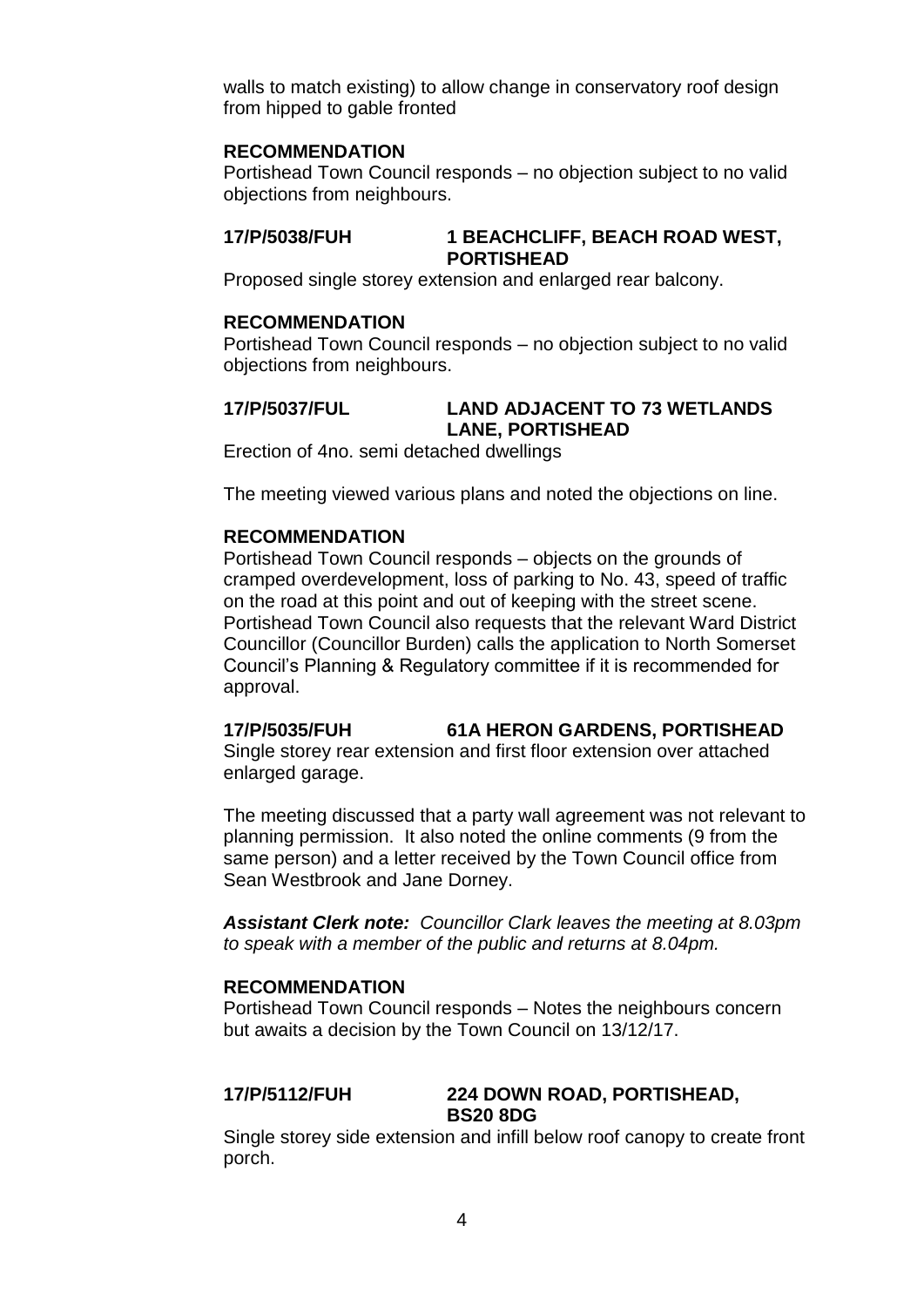# **RECOMMENDATION**

Portishead Town Council responds – no objection subject to no valid objections from neighbours.

# **5.2 HIGHWAYS UPDATE**

Councillor Cottrell informed the meeting that a proposal was on the table to widen the width of the inward part of Wyndham Way between the two roundabouts in the hope of alleviating problems following changes at Junction 19. The one million pound bill is being picked up by Highways England. Councillor Cottrell had been assured that this proposal is being made following computer modelling on the basis of existing homes and also, the additional 350 homes proposed in the town by North Somerset Council.

#### **RECOMMENDATION**

There was no recommendation made.

# **5.3 PORTISHEAD TREE WARDEN VACANCY**

The meeting noted and accepted the report.

# **RECOMMENDATION**

Portishead Town Council:

- accepts the two named volunteers
- writes to Nick Hall and Chris Hammond to accept and thank them for volunteering
- contacts Mrs Sandy Tebbutt the third volunteer to invite her in for a chat with Councillors Burden and Cottrell in the New Year (as was the case with Nick Hall and Chris Hammond)
- provides an email address (portishead.gov.uk) to each Tree Warden, unless they wish to use their personal email address
- provides identification cards with photo to each Tree Warden
- provides a hi Vis vest stating "Tree Warden" for each volunteer
- provides an in-house meeting room free of charge to accommodate the volunteers meeting one another to share best practices
- notifies North Somerset Council (NSC) of the new Tree Warden contact details and puts them forward to receive a NSC Welcome Pack and training

# **5.4 JOINT SPATIAL PLAN**

Councillor Cottrell suggested she provide a written report ready for Town Council on 13/12/17. She apologised but it had proved a bit more complicated than originally thought. Councillor Cottrell agreed to circulate her report to Town Councillors prior to the meeting.

# **5.5 INSIDE GOVERNMENT – PREPARING & DELIVERING EFFECTIVE LOCAL PLANS**

Unfortunately Councillor Mitchell was not present at the meeting as he had been called away. Councillor Cottrell understood that Councillor Mitchell found the seminar extremely interesting and feels that it is something the Town Council should seriously consider. Councillor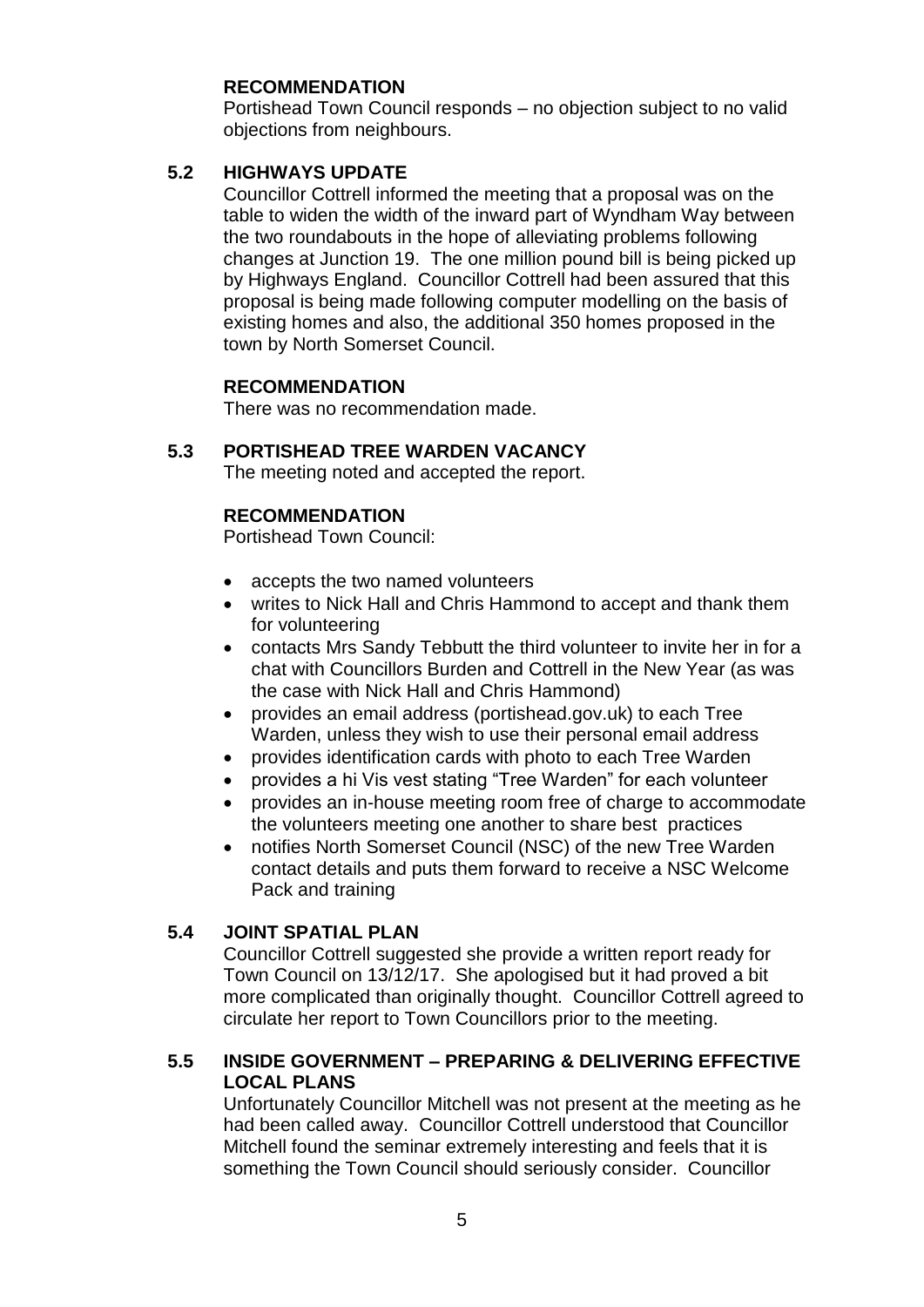Cottrell would ask Councillor Mitchell to prepare a written report to present at Town Council on 13/12/17. A discussion took place regarding Parish Plans.

# **5.6 PORTISHEAD DEVELOPMENT & INFRASTRUCTURE**

Councillor Clark informed the meeting that about three weeks ago he contacted Mr Mock in attempted to set up a meeting to find out what ideas he had. Mr Mock allegedly responded that he was too busy to meet with Councillor Clark and has not been back in contact with Councillor Clark to suggest a time when they could meet.

Councillor Clark thought about the issues himself and discussed them with one or two other people. Councillor Clark has since passed a motion to Council via Mrs Duffy the Town Clerk, which will come to Town Council on 13th December 2017.

A discussion took place regarding:

- the possibility of putting together a Neighbourhood Plan, which would correlate the information required
- the 16 million pounds being spent on a railway to service Portishead that will reduce road traffic by 10%
- the district council no longer being able to build new schools unless they are an academy or free school
- there not currently being a problem in getting a doctor's appointment

# **5.7 FIRST WEST OF ENGLAND STAKEHOLDER SURVEY 2017**

The meeting discussed its disappointment that the consultation was only open for the period 17.11.17 to 03.12.17 and that it had not had the opportunity to respond. It felt that Portishead Town Council should contact James Freeman, MD of First West of England to give its disappointment and advise that if the timescale is extended Portishead Town Council would respond.

# **RECOMMENDATION**

That Portishead Town Council writes to James Freeman, MD of First West of England, to give its disappointment that it was unable to comment due to the consultation period but if the timescale is extended Portishead Town Council would respond to the consultation.

# **5.8 BRISTOL AIRPORT – PHASE 1 CONSULTATION – PREPARING A MASTER PLAN**

The meeting noted that historically Portishead Town Council had not responded to airport consultations but felt it now appropriate due to the scale and service it now provides. Councillors Cottrell and Lord agreed to supply a report to the Town Council at its meeting next week.

# **RECOMMENDATION**

To receive a report from Councillors Cottrell and Lord at the Town Council meeting on 13/12/17.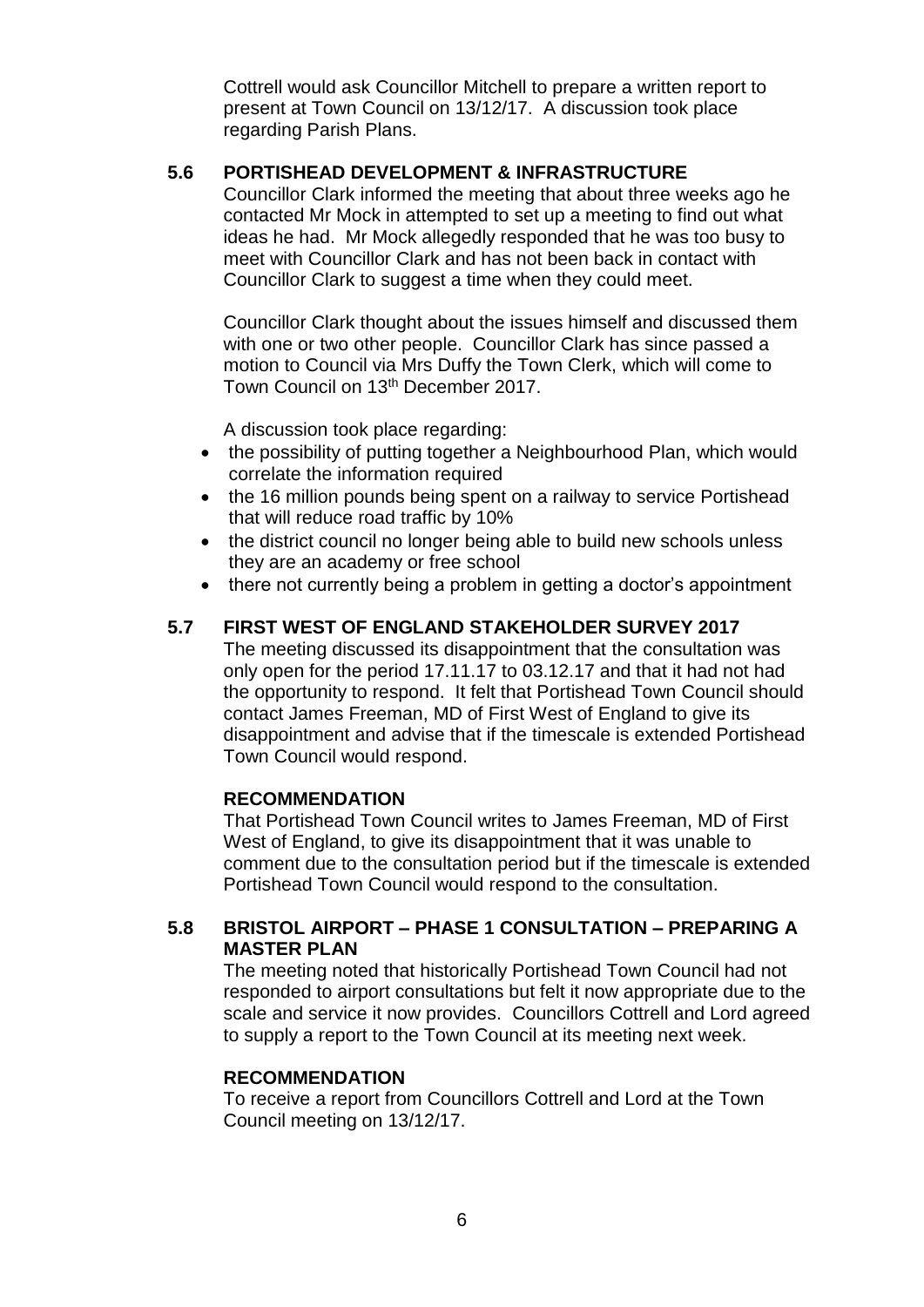# **5.9 PLANNING APPEAL 17/P/0217/F APP/DO121/W/17/3185278 GROUND FLOOR AND FIRST FLOOR FLATS ALBERT PLACE HIGH STREET PORTISHEAD BS20 6QL**

The meeting noted that an appeal has been made to the Planning Inspectorate against North Somerset Council's decision to refuse the planning application and that it had the opportunity to make further comments or modify/withdraw previous representations before 18<sup>th</sup> December 2017.

# **5.10 NORTH SOMERSET COUNCIL LOCAL PLAN 2036 – GENERAL IDEAS**

The meeting noted that North Somerset Council is now conducting the first stage of consultation on the emerging Local Plan 2036. This consultation is called "Generating Ideas" and is focusing on the proposed Strategic Development Locations identified in the Joint Spatial Plan at Banwell, Churchill, Backwell and Nailsea.

A discussion took place about Portishead and Clevedon not being included in the plan, which should include all areas in North Somerset Council. It was felt that the plan was premature. Councillor Lord agreed to draft her four bullet points and present these to Town Council next week.

#### **RECOMMENDATION**

To receive a proposed response from Councillor Lord at the next Town Council meeting on 13.12.17.

# **5.11 REVIEW OF HOUSING CONDITIONS IN THE PRIVATE RENTED SECTOR IN NORTH SOMERSET**

The meeting noted that the consultation is not open until 15<sup>th</sup> December and only runs until  $12<sup>th</sup>$  January 2018, which is over the Christmas and New Year period. It was proposed that Portishead Town Council writes to the Chief Executive of North Somerset Council to ask for the consultation to be extended given the number of working days that will be lost over the festive season.

### **RECOMMENDATION**

Portishead Town Council writes to the Chief Executive of North Somerset Council to ask for the consultation to be extended given the number of working days that will be lost over the festive season.

# **PL584 SECTION 3 – DELEGATED CHAIRMAN DECISIONS**

# **PLANNING APPLICATIONS AS REPORTED BY THE PLANNING & REGULATORY CHAIRMAN**

#### **TREE APPLICATIONS AS REPORTED BY THE PLANNING & REGULATORY CHAIRMAN**

The delegated Chairman decisions previously agreed by the core members of the Planning & Regulatory committee were noted.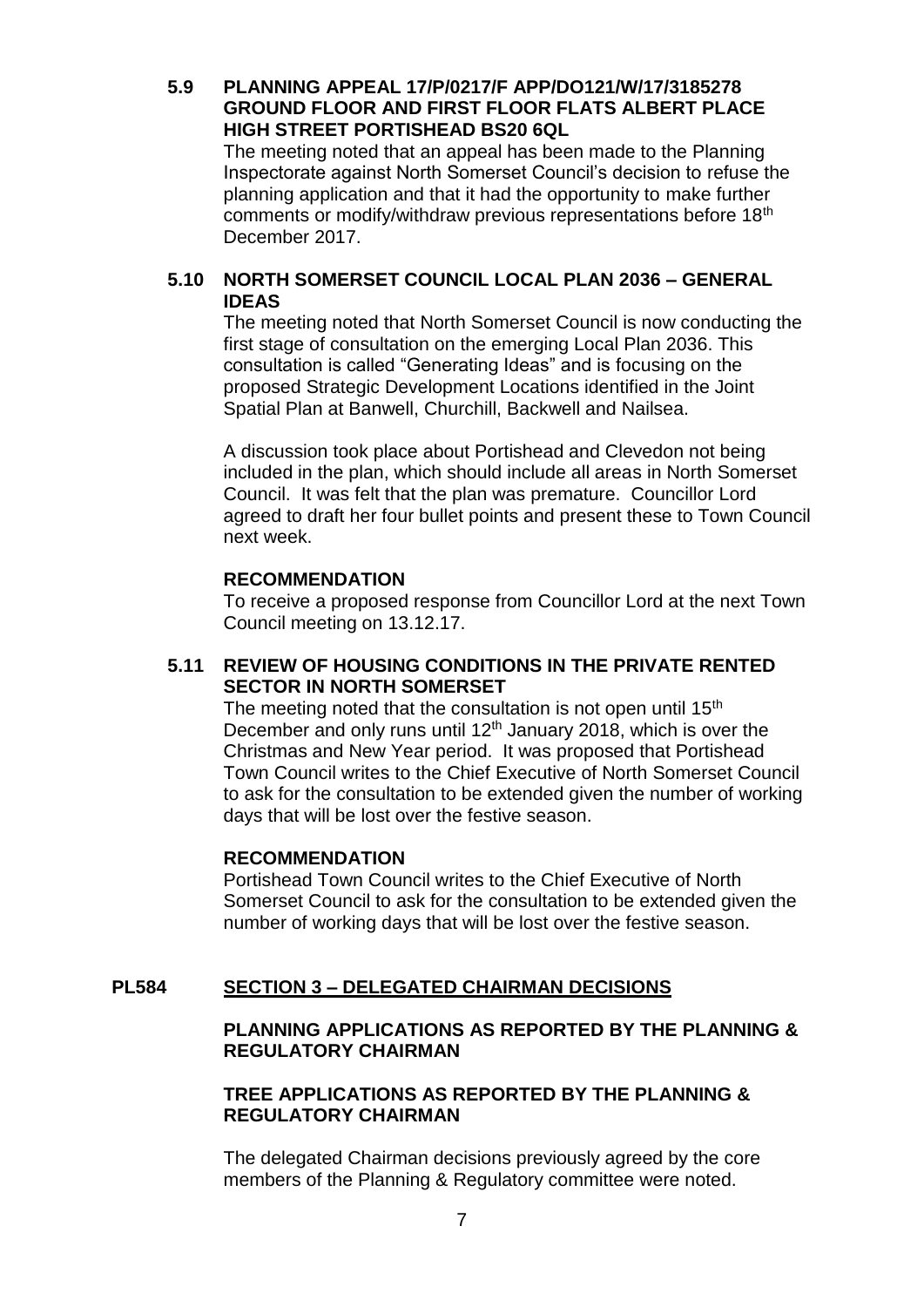# **PL584 SECTION 3 DELEGATED CHAIRMAN DECISIONS**

# **PLANNING APPLICATIONS AS REPORTED BY THE PLANNING & REGULATORY CHAIRMAN**

| <b>APPLICATION NO.</b> | <b>LOCATION</b>                                        | <b>PROPOSAL</b>                                                                                                                                                                | <b>RECOMMENDATION</b>                                                                                                                                                                                  |
|------------------------|--------------------------------------------------------|--------------------------------------------------------------------------------------------------------------------------------------------------------------------------------|--------------------------------------------------------------------------------------------------------------------------------------------------------------------------------------------------------|
| 17/P/2588/F            | 86 Combe Avenue,<br>Portishead, BS20 6JX               | Retrospective application for a brick<br>boundary wall                                                                                                                         | No objection subject to no valid<br>objection from neighbours and<br><b>North Somerset Council's</b><br>Highways department.                                                                           |
| 17/P/2590/LUP          | 61 Woodhill Road,<br>Portishead, BS20 7HA              | Lawful development certificate for the<br>proposed conversion of existing<br>basement area into annexed<br>accommodation.                                                      | Whilst it is understood that no<br>consultation is required Portishead<br>Town Council requests that a<br>restriction is applied<br>to the annexe so that it cannot be<br>used as a separate dwelling. |
| 17/P/2618/F            | NORTHAMS, 19 St Marys<br>Road, Portishead, BS20<br>6QP | Construct new double garage. Carry out<br>external alterations to the main house:<br>Introduce timber cladding; Construct<br>new roof dormers; adjustment to main<br>entrance. | No objection subject to no valid<br>objections from neighbours                                                                                                                                         |
| 17/P/2626/F            | 11 Dunlin Drive, Portishead,<br><b>BS207NH</b>         | Loft Conversion with pitched roof<br>dormers to the front roof slope, and roof<br>windows to the rear roof slope.                                                              | No objection subject to no valid<br>objections from neighbours                                                                                                                                         |
| 17/P/2629/F            | 49 Heron Gardens,<br>Portishead, BS20 7DH              | Single storey rear extension and first<br>floor front extension over attached<br>garage.                                                                                       | No objection subject to no valid<br>objections from neighbours and<br>compliance with North Somerset<br>Council's parking standards                                                                    |
| 17/P/2635/F            | 21 Combe Avenue,<br>Portishead, BS20 6JS               | Erection of two-storey side extension<br>and associates works                                                                                                                  | No objection subject to no valid<br>objections from neighbours and<br>compliance with North Somerset<br>Council's parking standards.                                                                   |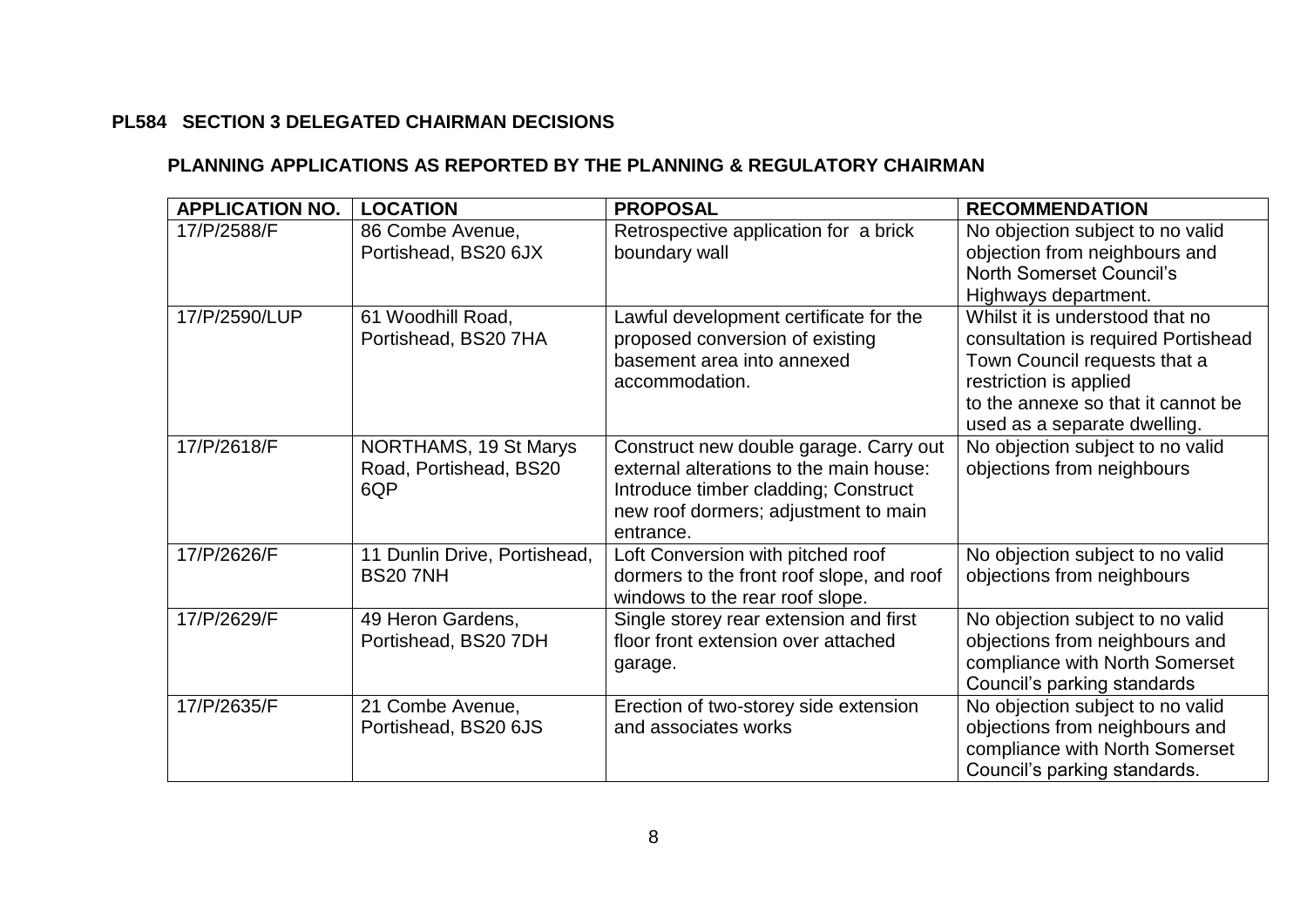| 17/P/2657/F | 84 Marjoram Way,<br>Portishead, BS20 7JS | Proposed loft conversion to include a<br>dormer window to the rear elevation and<br>3no. roof lights to the front elevation | No objection subject to no valid<br>objections from neighbours and<br>compliance with North Somerset<br>Council's parking standards |
|-------------|------------------------------------------|-----------------------------------------------------------------------------------------------------------------------------|-------------------------------------------------------------------------------------------------------------------------------------|
|-------------|------------------------------------------|-----------------------------------------------------------------------------------------------------------------------------|-------------------------------------------------------------------------------------------------------------------------------------|

### **PL584 TREE APPLIATIONS AS REPORTED BY THE PLANNING & REGULATORY CHAIRMAN**

| <b>APPLICATION NO.</b> | <b>LOCATION</b>                                                   | <b>PROPOSAL</b>                                                                                                                                                                                                                                                                                                                | <b>RECOMMENDATION</b>                                                                                      |
|------------------------|-------------------------------------------------------------------|--------------------------------------------------------------------------------------------------------------------------------------------------------------------------------------------------------------------------------------------------------------------------------------------------------------------------------|------------------------------------------------------------------------------------------------------------|
| 17/P/2603/TPO          | 80 Brampton Way,<br>Portishead, BS20 6YT                          | T1 Oak - reduce limb growing towards<br>no. 76 by 4m approx.                                                                                                                                                                                                                                                                   | In the absence of a Tree Warden<br><b>Portishead Town Council regrets</b><br>that it is unable to comment. |
| 17/P/2604/WT           | 63 West Hill, Portishead,<br><b>BS20 6LG</b>                      | Cherry (T1) - 3m crown reduction; mixed<br>hedge (T2) - reduce to clear phone &<br>power lines                                                                                                                                                                                                                                 | In the absence of a Tree Warden<br><b>Portishead Town Council regrets</b><br>that it is unable to comment. |
| 17/P/2651/TPO          | The Watch House, 70A<br>Nore Road, Portishead,<br><b>BS20 8DU</b> | Cypress x 3 (T1-T3), Willow (T4, Port.<br>Laurel (T5) - crown reduce by up to 3m;<br>Cypress $x 5$ (G1) - clear from garage by<br>up to 2.5m; Cypress & Port. Laurel (G2)<br>- clear crown from house by up to 3m<br>and reduce crowns by up to 3m;<br>Cypress x 3 (T6-T8) - reduce crowns by<br>up to 7m; Cypress (T9) - fell | In the absence of a Tree Warden<br><b>Portishead Town Council regrets</b><br>that it is unable to comment. |

# **PL585 OTHER PLANNING MATTERS**

**8.1 THE FOLLOWING NOTIFICATIONS/ACKNOWLEDGEMENTS FROM NORTH SOMERSET COUNCIL WERE NOTED:**

**A. ENFORCEMENT CASES**

**25 Gaunts Close, Portishead, BS20 8BL**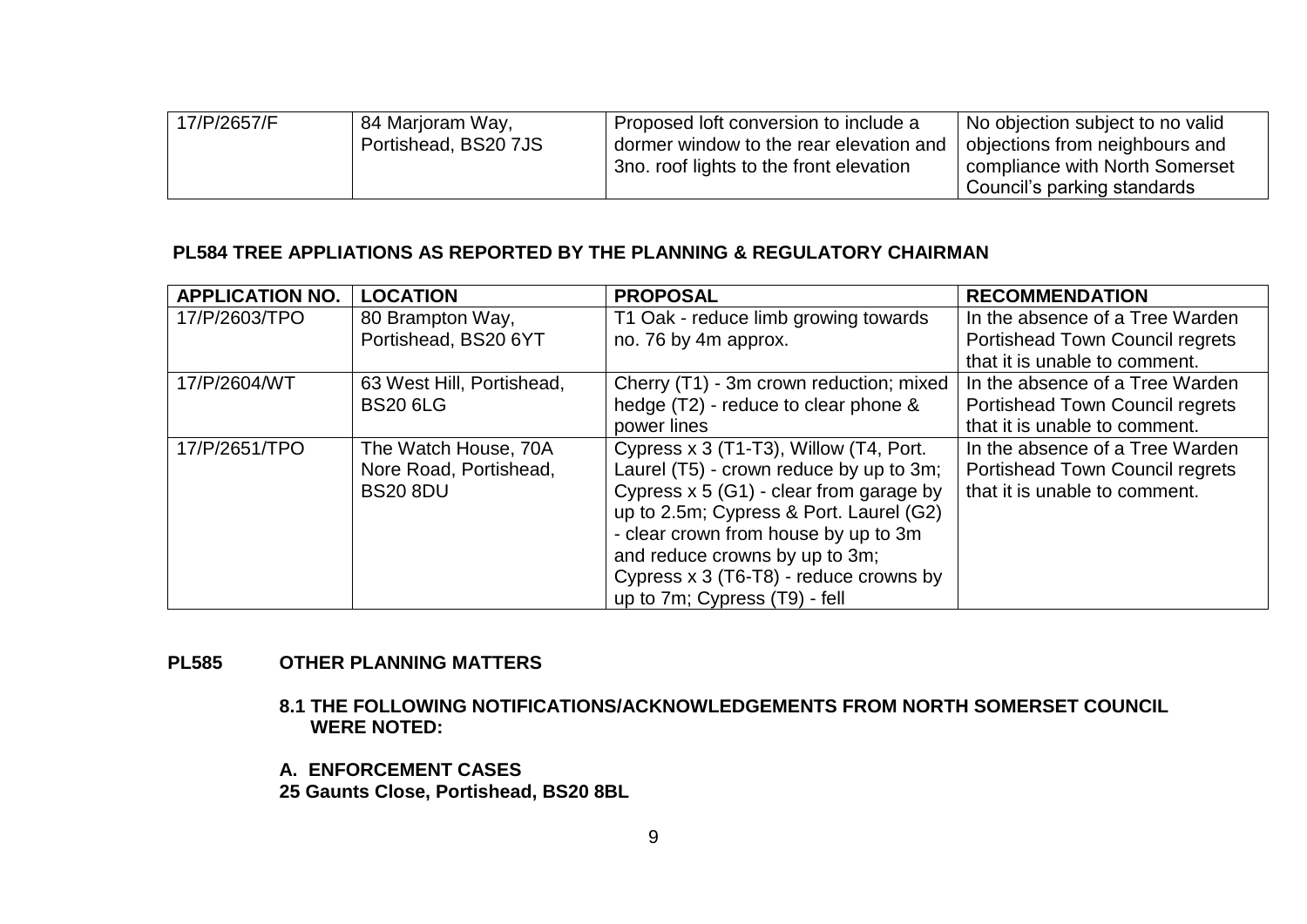# **PL585 8.1** Erection of fence

*Assistant Clerk note: the safety of the iron railings was investigated by NSC's Building Control on 30/10/17 and no problems were identified. A number was not allocated to this case due to the upgrading of NSC's Planning website.*

#### **2017/0274 Land at Harbour Road/Spine Road, Portishead Quays, Harbour Road**

North Somerset Council has received assurances from the agent acting on behalf of the owners that the wording on the signs has now been changed to say that parking for office tenants and visitors only during office hours. The case has now been closed.

# **B. DELEGATED DECISIONS – NORTH SOMERSET COUNCIL**

A list had not been provided.

# **C. PLANNING CONSENT GRANTED**

17/P/1725/F 78 High Street, Portishead, BS20 6EH 17/P/1914/F 1 Tower Road, Portishead, BS20 8RD 17/P/1941/F 71 Fennel Road, Portishead, BS20 7AR 17/P/2210/F 26 Wetlands Lane, Portishead, BS20 6RA<br>17/P/2281/F Land between 1-7 Albert Place. and 176 H Land between 1-7 Albert Place, and 176 High Street, Portishead, BS20 6QL 17/P/2303/F Land adjacent to 1 St Peters Road, Portishead, BS20 6QY 17/P/2411/F 46B West Hill, Portishead, BS20 6LR

# **D. PLANNING CONSENT REFUSED**

None received.

# **E. PLANNING APPLICATIONS WITHDRAWN**

17/P/2546/NMA 18 Beach Road West, Portishead, BS20 7HR

# **F. PLANNING APPLICATION DEEMED PERMITTED DEVELOPOMENT**

None received.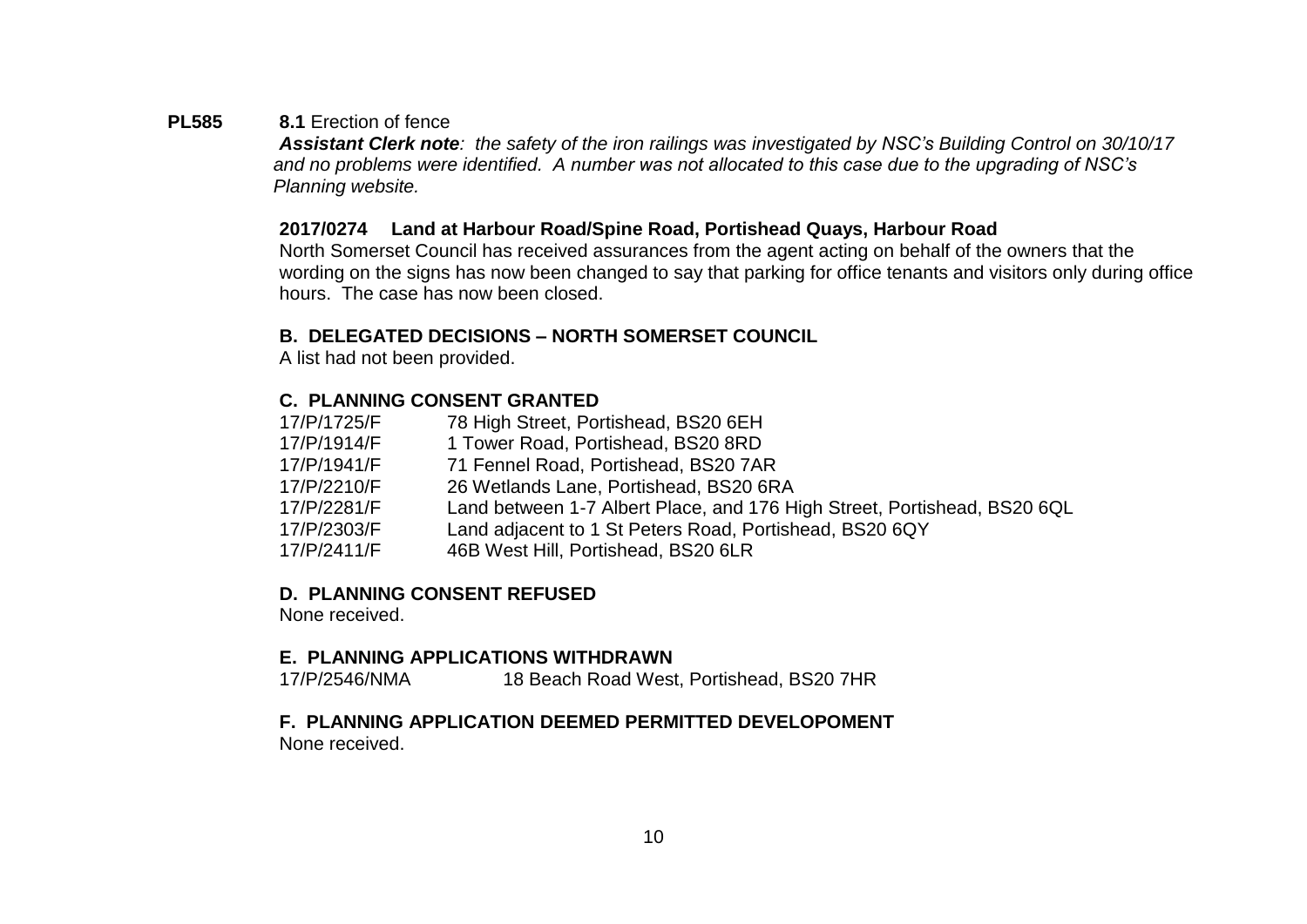**PL585 G. APPEAL/DECISIONS** See item 5.9 for notice of appeal.

# **H. LICENCE APPLICATIONS**

None received.

# **I. ROAD CLOSURE**

Notices to temporarily close:

- the High Street to accommodate the switching on of Portishead Christmas lights on Monday 27<sup>th</sup> November 2017 between the hours of 18:00 and 19:30
- the High Street from its junction with Ferndale Road to its junction with Roath Road on Friday 15<sup>th</sup> December 2017 between the hours of 18.00 and 21.00 to accommodate Portishead Victorian Evening.

# **J. SITE ALLOCATIONS PLAN**

Portishead Town Council were consulted in respect to ID-8 from the Planning Inspectorate. The closing date for this was 1<sup>st</sup> December 2017. A copy of ID-8 is attached and Portishead Town Council responded: *Portishead Town Council strongly supports the Planning Inspector's proposed amendment, that North Somerset Council should consider removing certain Permitted Development Rights when granting planning permission for new business developments in order to avoid the future loss of these uses. Portishead has already lost employment land, and this would give added protection in the future.*

# **K. DRAINAGE REPAIRS – HIGH VIEW**

Work to repair a broken pavement gully on High View is to take place on Thursday 21<sup>st</sup> December 2017. The road will remain open while the crew is at work.

# **8.2 OFFICE FOR NUCLEAR REGULATION**

Weekly ebulletin digest dated 16<sup>th</sup> November 2017.